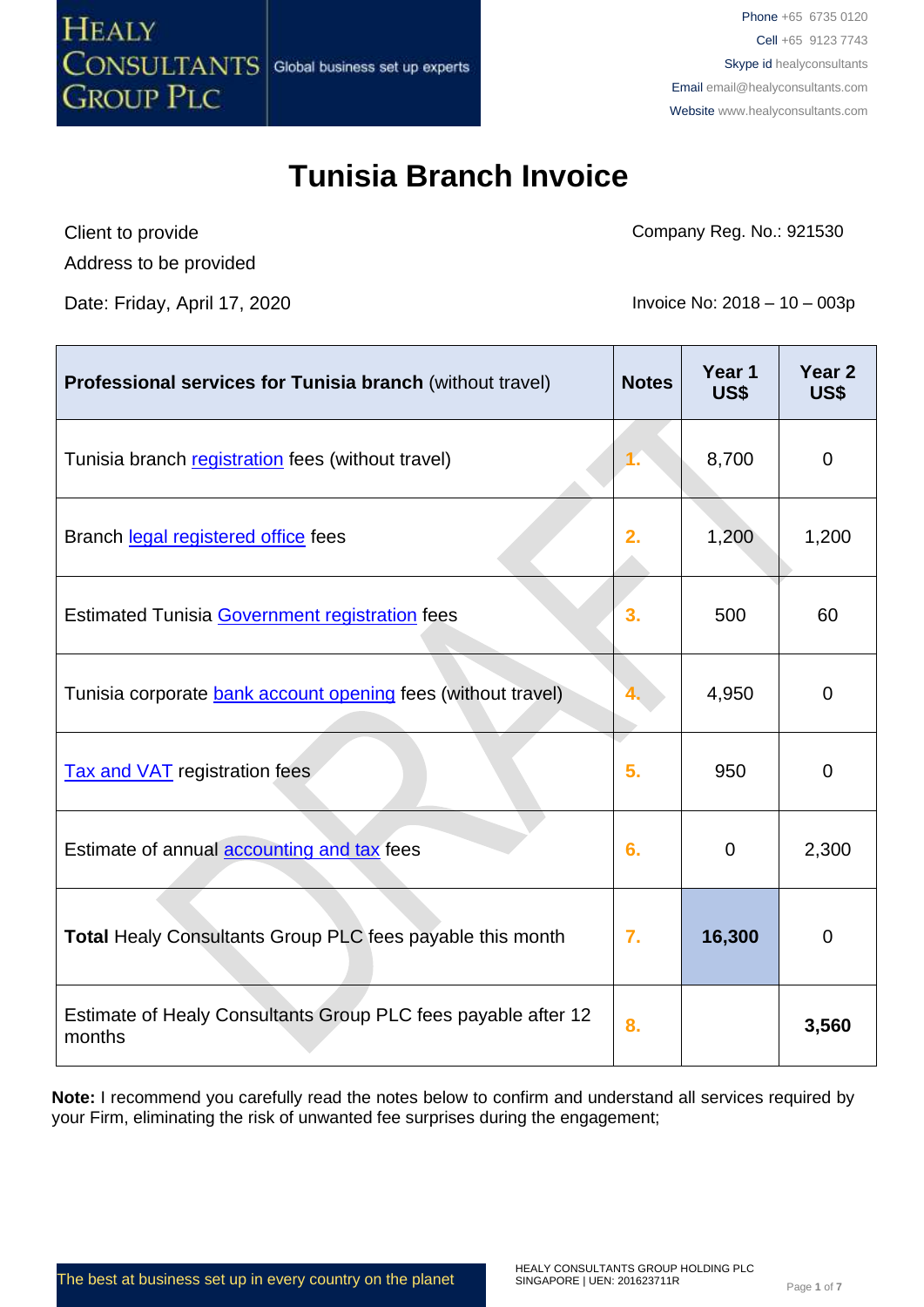

#### *Notes to invoice above*

**1.** Healy Consultants Group PLC fees to efficiently and effectively complete Tunisia branch registration within 4 [weeks](http://www.healyconsultants.com/tunisia-company-registration/fees-timelines/#timelines) by i) choosing the optimum regulatory license for our Client's business activities ii) reserving a branch name with the [Promotion Agency](http://www.tunisieindustrie.nat.tn/fr/doc.asp?mcat=13&mrub=96) iii) settling our accountant and lawyer fees and  $\mathbf{v}$ ) preparing a high quality branch registration application for the Tunisian Government;

All [engagement fees](http://www.healyconsultants.com/company-registration-fees/) (click link) are agreed and paid up front and agree to the fees published on our country web pages. Consequently, there are no hidden fees, surprises or ambushes throughout the engagement. All engagement deadlines are agreed up front in the form of a [detailed](http://www.healyconsultants.com/index-important-links/example-project-plan/)  [project plan,](http://www.healyconsultants.com/index-important-links/example-project-plan/) mapping out [deliverables](http://www.healyconsultants.com/deliverables-to-our-clients/) by week throughout the engagement term;



Every week during the engagement, Healy Consultants Group PLC will email our Client a [detailed status update.](http://www.healyconsultants.com/index-important-links/weekly-engagement-status-email/) Our Client is immediately informed of engagement problems together with solutions. Your dedicated engagement manager is reachable by phone, Skype, live chat and email and will communicate in your preferred language;

- **2.** In accordance with the [Tunisia Commercial Code No 129,](http://www.wipo.int/wipolex/en/text.jsp?file_id=202217) a branch shall as from the date of its registration have a legal registered office in Tunisia, to which all official government communications and notices may be addressed. To comply with this statutory requirement, Healy Consultants Group PLC' Tunisia office will be the registered office address for your branch. Thereafter, this address will be used to receive government correspondence including **i)** tax letters **ii)** notice of the legal annual return; and **iii)** all government communications. Most of our Clients wish to place [Healy Consultants Group PLC'](http://www.healyconsultants.com/corporate-outsourcing-services/company-secretary-and-legal-registered-office/) office address on invoices, contracts, websites and business cards;
- **3.** This fee is an estimate of government costs payable during your Firm's engagement. All government fee payments will be supported by original receipts and invoices. Examples of government costs include **i)** register the articles of association with the [Promotion Agency;](http://www.tunisieindustrie.nat.tn/fr/doc.asp?mcat=13&mrub=96) **ii)** pay filling of existence application with [Tax Administration Authority;](http://www.pm.gov.tn/pm/article/article.php?id=199&lang=en) **iii)** submit branch documents with the [Court's Clerk](http://www.tunisieindustrie.nat.tn/en/doc.asp?mcat=13&mrub=99&msrub=184&dev=true#&tar&) and **iv)** pay publication fee with the [Official Gazette.](http://www.linguee.com/french-english/translation/journal+officiel+de+la+r%C3%A9publique+tunisienne.html) Following engagement completion, Healy Consultants Group PLC will refund our Client any excess of funds received over actual Government costs paid;
- **4.** In accordance with Tunisia Corporate Taxation Code, each entity must register for corporate tax and VAT at the Tunisian [Tax Administration.](http://www.pm.gov.tn/pm/article/article.php?id=199&lang=en)
- **5.** Healy Consultants Group PLC will be pleased to open a Tunisia corporate bank account without our Client travel. It is a time consuming task, and Healy Consultants Group PLC will shelter our Client from the associated administrative challenges. As you can appreciate, it is a difficult task to obtain bank account approval through a newly formed branch when parent company shareholders, directors and bank signatories reside overseas.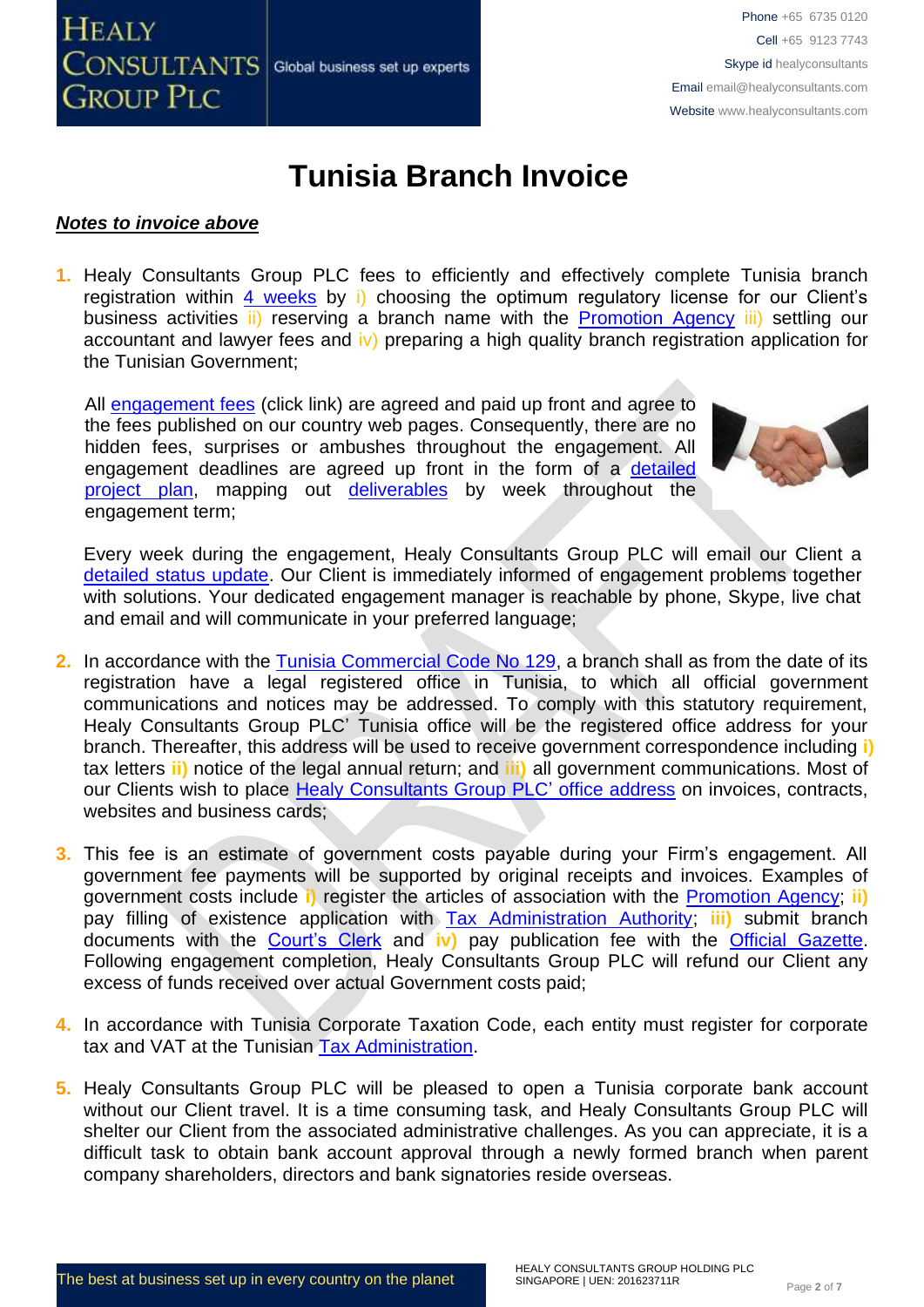## **HEALY CONSULTANTS** Global business set up experts **GROUP PLC**

Phone +65 6735 0120 Cell +65 9123 7743 Skype id healyconsultants Email [email@healyconsultants.com](mailto:EMAIL@HEALYCONSULTANTS.COM) Website [www.healyconsultants.com](http://www.healyconsultants.com/)

## **Tunisia Branch Invoice**

Healy Consultants Group PLC will prepare a business plan for the bank to optimize the probability of corporate bank account approval. Depending on our Client's business and nationality, there is a 20% probability the banks will request a bank signatory to travel for a one hour bank interview. Healy Consultants Group PLC will try its best to negotiate with the bank for a travel exemption. If our Client must travel to Tunisia for corporate bank account opening, Healy Consultants Group PLC will refund our Client US\$950;

If our Client is not comfortable with only a Tunisia corporate bank account, Healy Consultants Group PLC will be pleased to open [an international corporate bank account](http://www.healyconsultants.com/international-banking/) (click link) outside of Tunisia. Examples include New York, Germany, Liechtenstein, Austria, Bulgaria, South Africa, Australia, London, South America or Dubai. All banks will be top tier banks in these countries with excellent internet banking services. Example of our global banking partners include HSBC, Standard Chartered Bank, Citibank, Barclays, Standard bank, ANZ bank, VTB bank, UBS, Credit Suisse;

The banks enjoys ultimate power of approval of corporate bank account applications. Consequently, guaranteed success is outside of Healy Consultants Group PLC' control. What is inside our control is the preparation and submission of a high-quality bank application that maximizes the likelihood of approval. To date, we enjoy a 100% approval record because of [our global banking relationships](http://www.healyconsultants.com/international-banking/corporate-accounts/) and determination.







Global banks continue to tighten corporate bank account opening procedures, their internal compliance departments completing more thorough due diligence of Clients. Consequently, our Clients should expect the bank account approval period to take up to 4 weeks. Furthermore, global banks now require evidence of proof of business in the country where the corporate bank account will be, including sales contracts or lease agreement;

**6.** For an active trading branch, these [accounting and tax](http://www.healyconsultants.com/tunisia-company-registration/accounting-legal/) fees are an estimate of Healy Consultants Group PLC fees to efficiently and effectively discharge your annual branch accounting and tax obligations. Following receipt of a set of draft accounting numbers from your branch, Healy Consultants Group PLC will more accurately advise accounting and tax fees. For a dormant branch, Healy Consultants Group PLC fees are only US\$950;



**7.** All fees quoted in this invoice correspond to fees quoted [on Healy Consultants Group PLC'](http://www.healyconsultants.com/company-registration-fees/) [website.](http://www.healyconsultants.com/company-registration-fees/) Please review this invoice carefully to identify errors. During the rush of the business day, it is possible that Healy Consultants Group PLC inadvertently made fee calculation errors, typing errors or omitted services or omitted historic fee payments from Clients. In the unfortunate event you identify invoice errors, please revert to me directly re the same. I apologize in advance if I or my staff made invoice errors;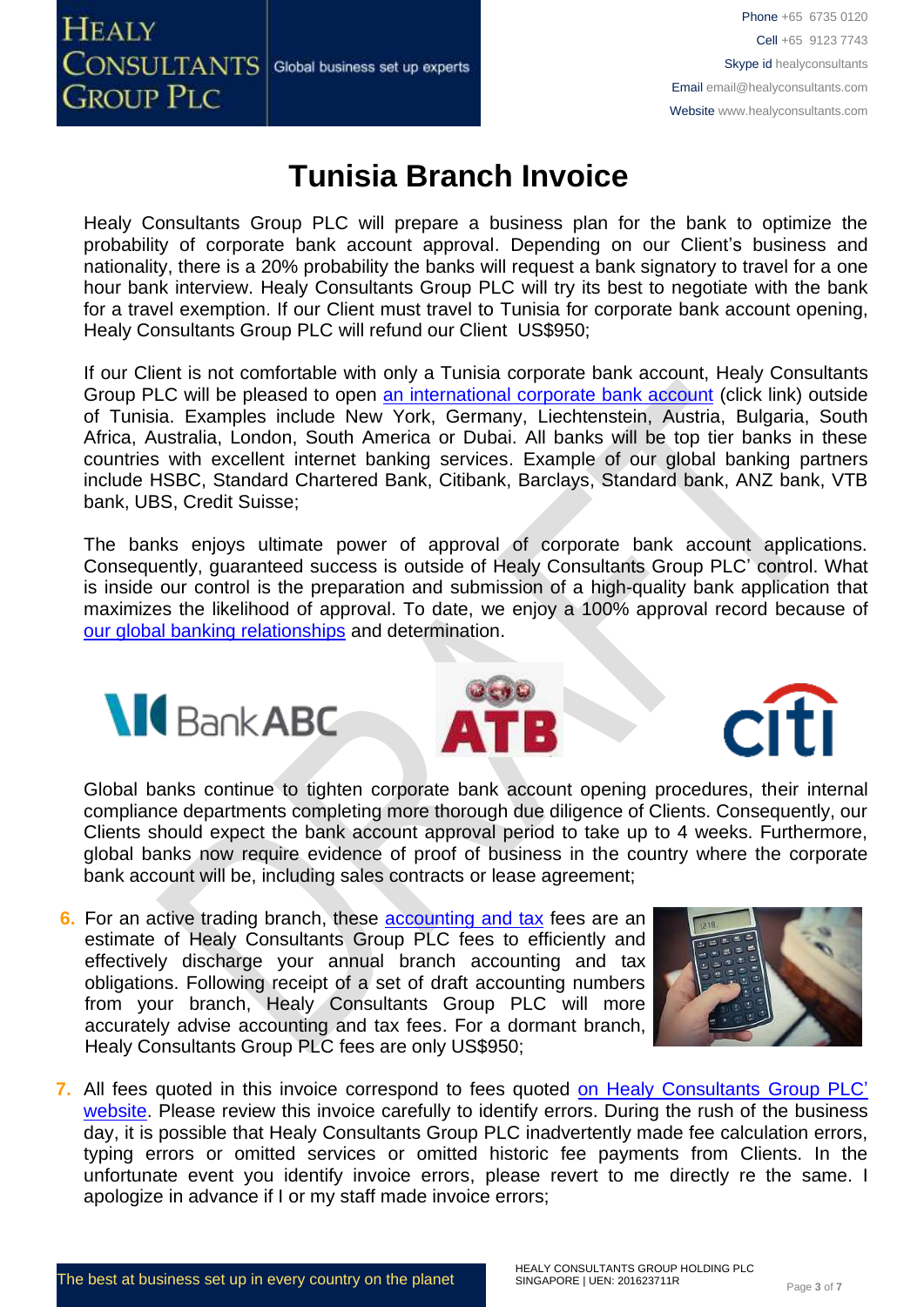

- **8.** Assuming our Clients re-engage Healy Consultants Group PLC in year 2, this fee is an estimate of the fees payable next year, 12 months after the date of branch registration;
- **9.** The fees quoted in this invoice are a prediction of the fees required to efficiently and effectively complete this engagement in a timely manner. If during the engagement Healy Consultants Group PLC realizes that the project is more complex than anticipated, requiring a large additional investment of time, my Firm will revert to request additional fees. If Healy Consultants Group PLC completes the engagement faster and more easily than expected, Healy Consultants Group PLC is happy to refund some fees to our Client;
- **10.**Branch business activities are limited to those defined by the parent company. The branch suffers a corporation tax of 30%. The parent company paid up share capital must be at least US\$ 500. A branch can i) lease office premises and ii) issue sales invoice to Clients' and iii) sign local legal contracts. A branch can import and export goods. The life of the branch is limited to that of the parent company.
- **11.**Engage Healy Consultants Group PLC to [project manage](http://www.healyconsultants.com/project-manage-engagements/) business set up in every country on the planet. We are the best in the [world](http://www.healyconsultants.com/best-in-the-world/) at what we do, timely completing the  $A$  to  $Z$  of every country engagement;
- **12.**In accordance with [Tunisia Commercial Code No 129,](http://www.wipo.int/wipolex/en/text.jsp?file_id=202217) there is no minimum issued share capital required for a Tunisia branch. However, depending on the business activity, parent companies will require a paid-up share capital between TND 1,000 and TND 10,000 for successful license application;
- **13.**In accordance with [Tunisia Commercial Code No 129,](http://www.wipo.int/wipolex/en/text.jsp?file_id=202217) it is likely your Firm will need a local, Tunisian resident director who will be the legal registered officer when dealing with the Government. Healy Consultants Group PLC will assist secure a [passive professional](http://www.healyconsultants.com/resident-director-services/) nominee a country resident director for a one-time finder fee of US\$5,950. Thereafter, annual fees will directly be paid by our Client to the nominee. Our estimate of annual fees payable amount to US\$18,000;
- 14.If our Client and Healy Consultants Group PLC properly plan this engagement, our Clients' will *not* have to travel during this engagement. Healy Consultants Group PLC will efficiently and effectively complete branch registration and corporate bank account opening in a timely manner without our Client presence. Instead, our Client will need to **i)** sign and get documents legalized in the embassy in their country of origin and **ii)** courier the originals to Healy Consultants Group PLC office;



**15.**Depending on our Client's business and nationality, the Tunisia Government may require a special regulatory license to carry on your business in the country. Healy Consultants Group PLC will assist our Client secure license approval; there may be additional engagement fees. However, the Government enjoys ultimate power of approval of branch registrations and business licenses;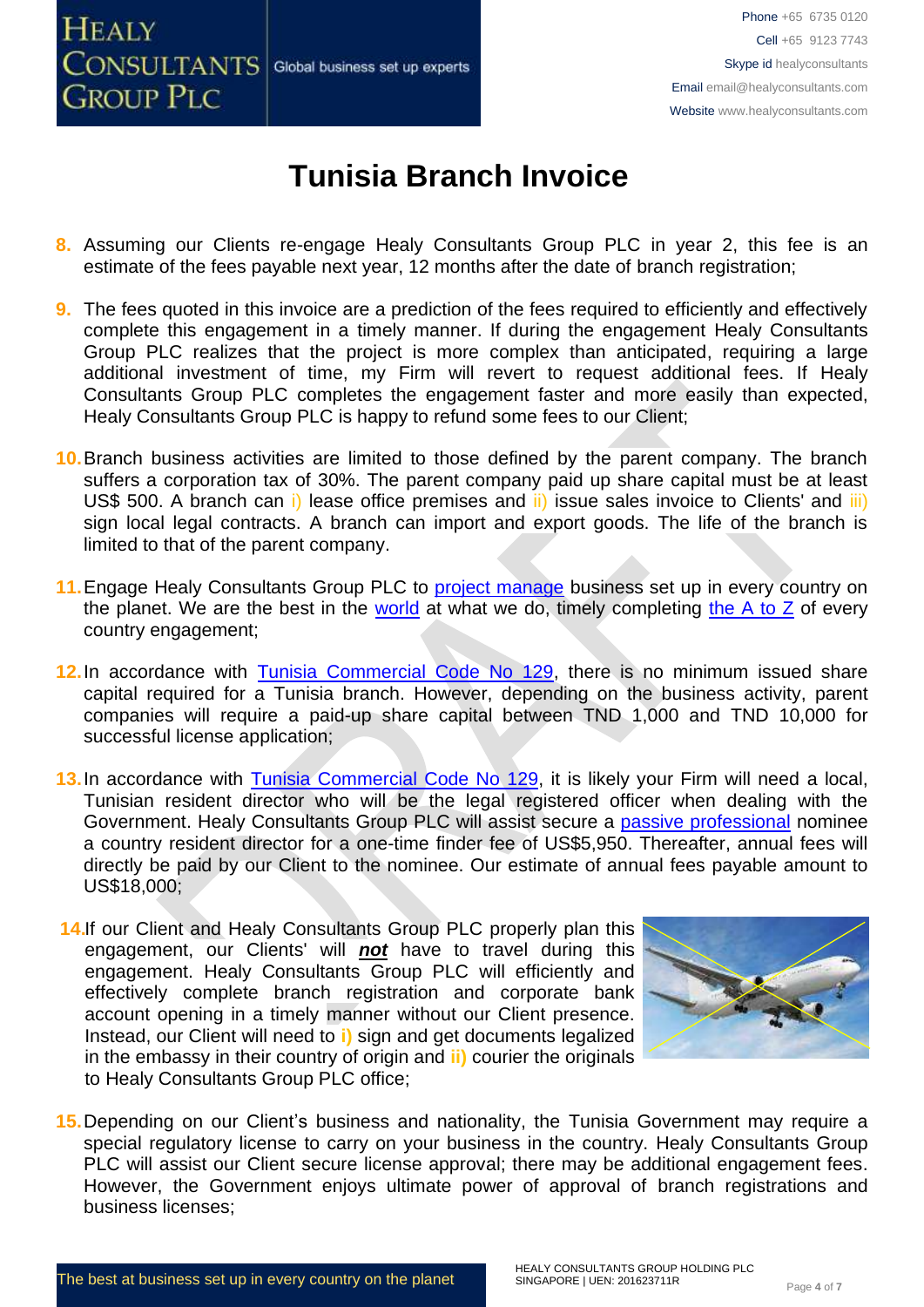

- 16. If our Client requires nominee shareholder and director services [\(click link\),](http://www.healyconsultants.com/corporate-outsourcing-services/nominee-shareholders-directors/) Healy Consultants Group PLC will be pleased to assist. Our fee for professional, passive nominee corporate shareholder amounts to US\$2,100 per annum. Our fee to be both nominee director and shareholder amounts to US\$6,600 per annum. Being the sole shareholders and sole director of a Client's branch exposes Healy Consultants Group PLC to reputation, litigation and financial risk;
- **17.**If required, Healy Consultants Group PLC will be pleased to assist your firm to secure employee [visa](http://www.healyconsultants.com/corporate-advisory-services/migration/) approvals. Our fee is US\$2,950 for the first employee, US\$1,950 for the second employee, US\$950 per employee thereafter. Our employee visa fees includes preparation of a quality visa application and submitting to the correct Government immigration officers. The Government enjoys ultimate power of approval of visa applications. Consequently, guaranteed success is outside of Healy Consultants Group PLC' control. What is inside our control is the preparation and submission of a high quality immigration visa application that maximizes the likelihood of visa approval;
- **18.**After branch registration is complete, the Tunisia Government must review and approve a lease agreement for office premises. If your Firm requires this service from Healy Consultants Group PLC, our one-time fee amounts to US\$950. The monthly rent thereafter will be paid independently and directly to the landlord by our Client. An estimate of such a rental for a space of 10 sqm for one employee is US\$2,100 per month;
- **19.**Some of our Clients request Healy Consultants Group PLC to provide temporary shared [office](http://www.healyconsultants.com/virtual-office/)  [space](http://www.healyconsultants.com/virtual-office/) for 6 months until their preferred business premises is found. If your Firm requires this service, our one-time fee is US\$950. Monthly rental thereafter is paid directly to the landlord, independently of Healy Consultants Group PLC;
- **20.**Monthly and quarterly Government tax obligations include **i)** monthly VAT and payroll and **ii)** quarterly corporation tax return filing. If you need our help, Healy Consultants Group PLC can complete monthly Government reporting for a monthly fee of US\$860. Healy Consultants Group PLC monthly support will include **i)** receive in dropbox the monthly invoices from our client **ii)** label monthly bank statement transactions **iii)** preparation and submission of VAT returns and **iv)** monitor monthly profit levels to minimize annual tax **v)** submission of monthly employee payroll reporting;
- 21. It is important our Clients are aware of their personal and corporate tax obligations in their country of residence and domicile. Let us know if you need Healy Consultants Group PLC help to clarify your local and international annual tax reporting obligations;
- **22.**During the engagement, shareholders and directors' documents may need to be translated into the local language; before the Government and Bank approves branch registration and corporate bank account opening respectively. Consequently, our Client should budget for possible additional translation and embassy attestation fees. Either our Client or Healy Consultants Group PLC can complete this administrative task;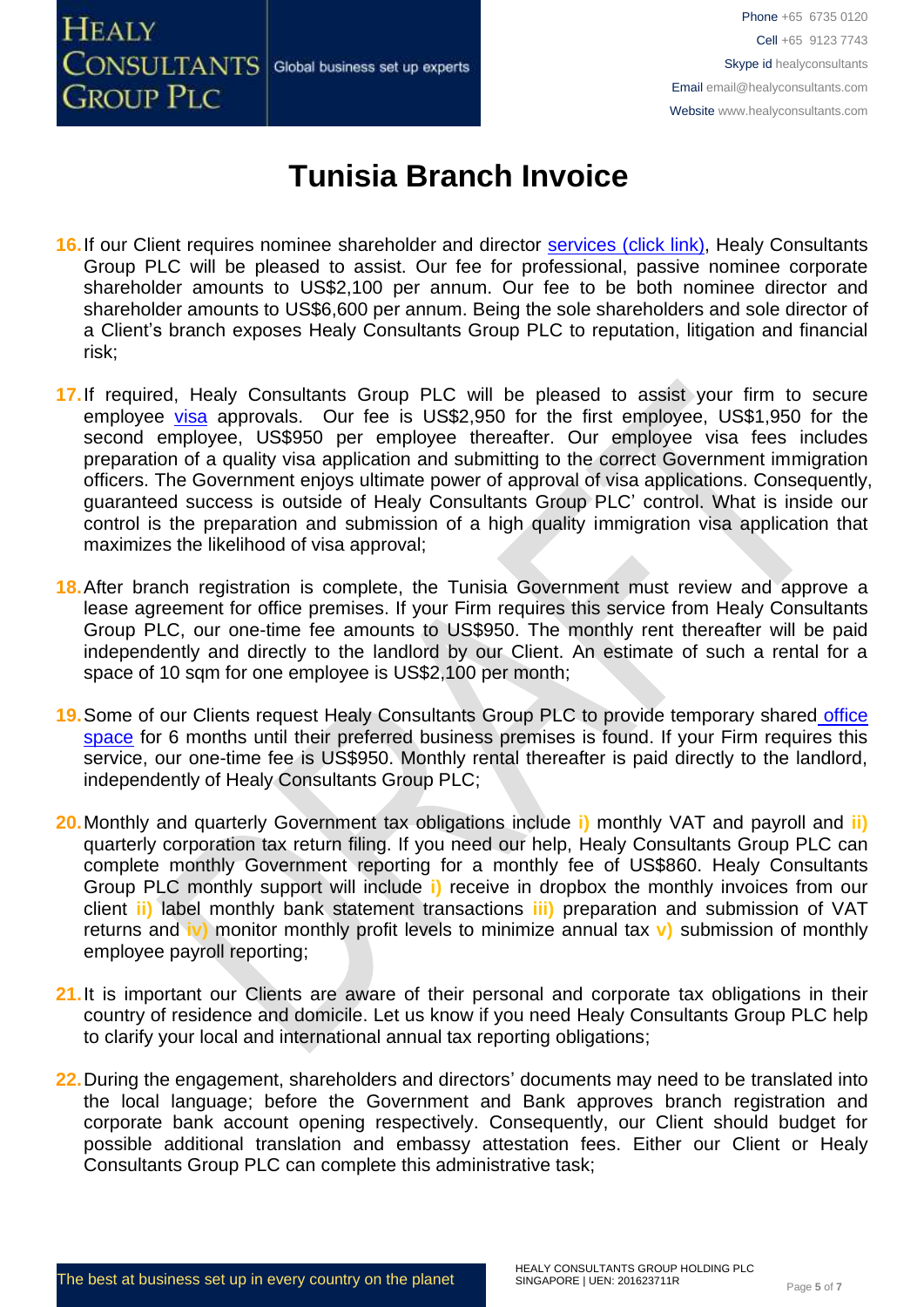# **HEALY CONSULTANTS** Global business set up experts **GROUP PLC**

Phone +65 6735 0120 Cell +65 9123 7743 Skype id healyconsultants Email [email@healyconsultants.com](mailto:EMAIL@HEALYCONSULTANTS.COM) Website [www.healyconsultants.com](http://www.healyconsultants.com/)

# **Tunisia Branch Invoice**

As always, Healy Consultants Group PLC will negotiate with all third parties to eliminate or reduce additional engagement costs. For transparency purposes, all third-party fee payments will be supported by original receipts and invoices. Examples of possible third party payments include **i)** embassy fees **ii)** notary public costs **iii)** official translator fees;

- 23. Some of our Clients' require an *immediate country solution*. With this strategy, within one week Healy Consultants Group PLC can supply our Client **i)** an existing dormant Tunisia branch number and **ii)** an already approved Tunisia corporate bank account number and **iii)** a business address. Turnkey solutions are attractive to those entrepreneurs who wish to immediately close a country deal, sign a contract or invoice a customer;
- **24.**As stipulated on our [business website](http://www.healyconsultants.com/) and in section 3 of our engagement letter, Healy Consultants Group PLC will only commence the engagement following **i)** settlement of our fees and **ii)** completion and signing of our legal engagement letter;
- **25.**Healy Consultants Group PLC will only incorporate your company after 75% of [due diligence](http://www.healyconsultants.com/due-diligence/)  [documentation](http://www.healyconsultants.com/due-diligence/) is received by email. Healy Consultants Group PLC will only open a corporate bank account after 100% of the Client's original due diligence documentation is received by courier;
- **26.**During the annual renewal engagement with our Client, our in-house [Legal and Compliance](http://www.healyconsultants.com/about-us/key-personnel/cai-xin-profile/)  [Department \(click](http://www.healyconsultants.com/about-us/key-personnel/cai-xin-profile/) link) reviews the quality and completeness of our Client file. Consequently, Healy Consultants Group PLC may revert to our Client to ask for more up to date due diligence [documentation;](http://www.healyconsultants.com/due-diligence/)
- **27.**To assist our Clients to minimize foreign exchange costs, we offer the payment in SG\$, Euro, Pounds or US\$. Kindly let me know in which currency your Firm prefers to settle our fees and I will send an updated invoice, thank you;
- 28. Some of our Clients' engage Healy Consultants Group PLC to [recruit \(click link\)](http://www.healyconsultants.com/corporate-outsourcing-services/how-we-help-our-clients-recruit-quality-employees/) local employees. We have a lot of experience in this area and we are quite skilled at securing quality candidates for our Clients';